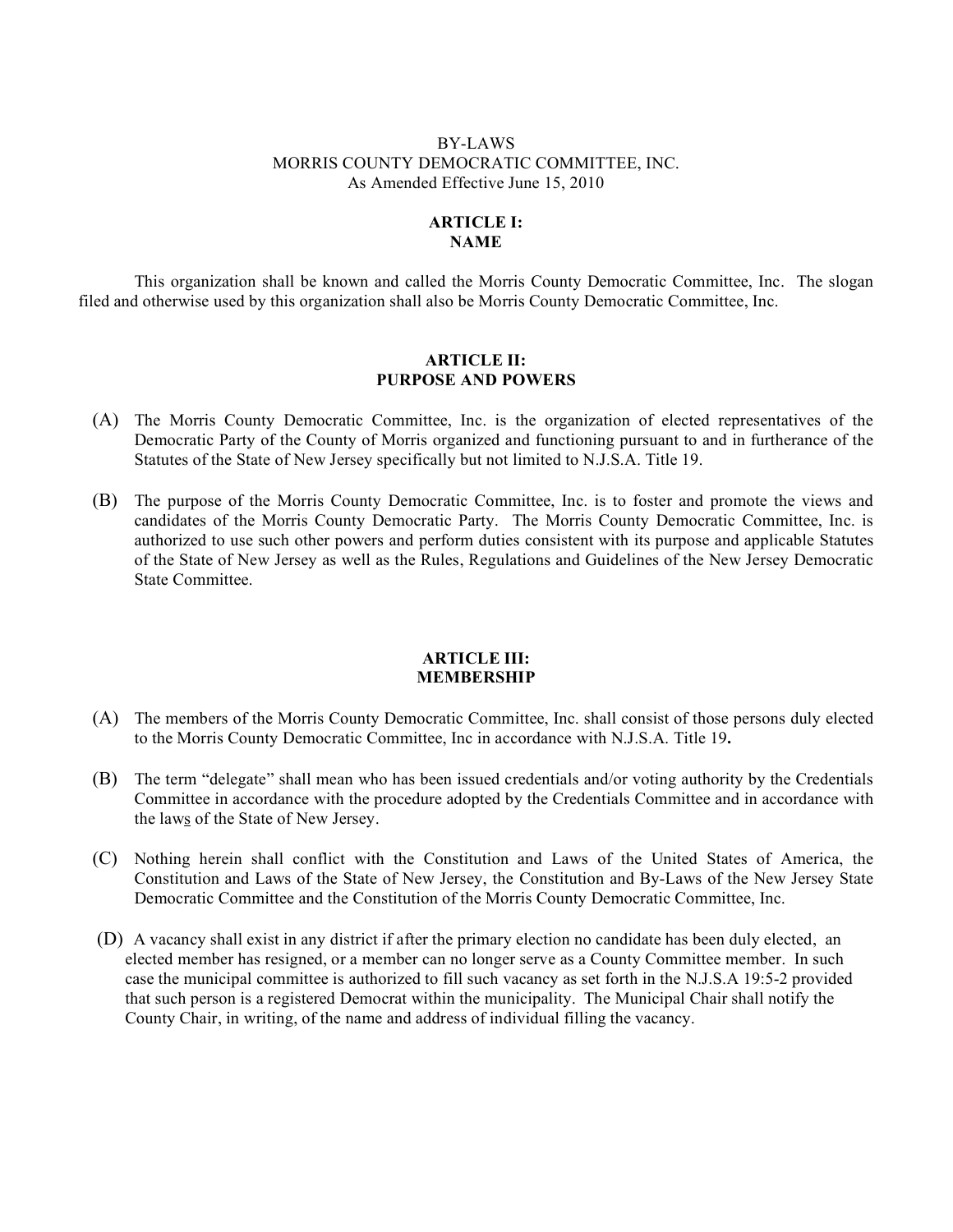## **ARTICLE IV: MEMBERSHIP MEETINGS AND CONVENTION**

#### (A) PLACE OF MEETINGS

Meetings of members of the Morris County Democratic Committee, Inc. shall be held at such place within the County of Morris as may be designated by the Officers of the Morris County Democratic Committee, Inc. and stated in a notice of meeting to be mailed via U.S. Mail or forwarded by e-mail and posted on the website of the Morris County Democratic Committee, Inc.

The term meeting shall include the bi-annual convention and any special meetings.

The terms "convention" and "meeting" are to be regarded as synonyms.

## (B) BI-ANNUAL ORGANIZATIONAL MEETING CONVENTION

The bi-annual meeting of the members of the Morris County Democratic Committee, Inc. shall be in conformance with N.J.S.A Title 19.

### (C) SPECIAL MEETINGS

1. Special meetings of the Morris County Democratic Committee, Inc. may be convened by the Chairperson. A special meeting must be called by the Chairperson upon the request of a majority of municipalities with organized Democratic Committees.

2. Notice of the proposed meeting shall be mailed or e-mailed and posted on the website of the Morris County Democratic Committee, Inc. at least ten (10) days prior to the meeting date. Only items appearing on the agenda may be acted upon at such special meeting.

### (D) DEBATE AT CONVENTIONS OR MEETINGS

1. Only delegates may address the meeting, except that (1) officers of the County Committee who are not delegates may address the Convention; and (11) nominated candidates who wish to address the Convention during nomination for the office which they are running may do so at that time.

2. There shall be no debate on nominations except as specified in Section E. On all other questions, debate may proceed with each speaker being limited to three (3) minutes. Any speaker may reserve any unused time for one (1) rebuttal, which shall occur after all persons who have addressed the Convention have spoken.

3. Except as specified in Section E, Nominations, debates on any question shall be limited one half (1/2) hour. The expiration of such time period shall act as an automatic motion to call the question.

4. All meetings of the Morris County Democratic Committee, Inc. shall be governed by Roberts Rules of Order most recent edition.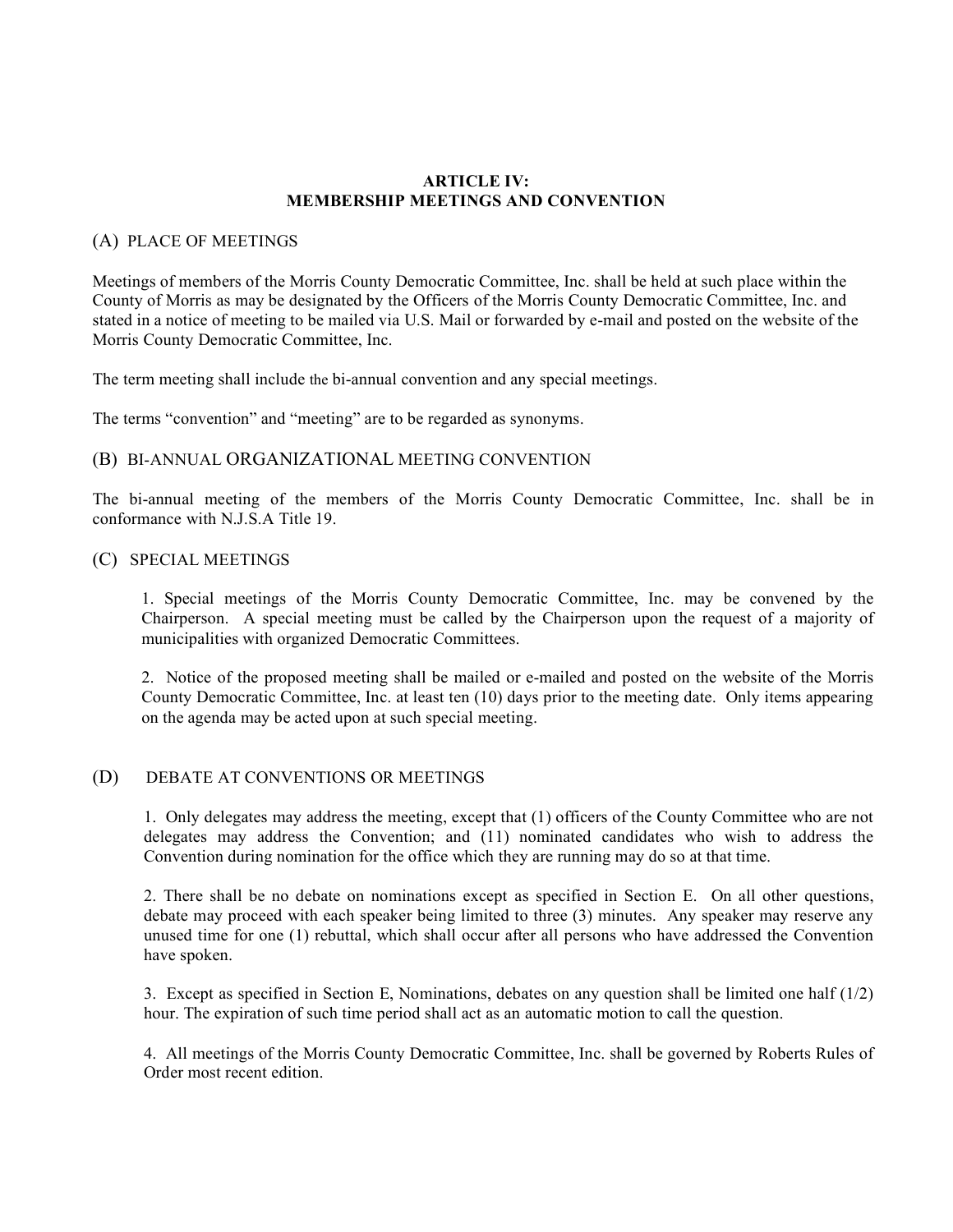## (E) NOMINATIONS

1. Nominations for the Temporary Chairperson and Officers of the County Committee shall be made by any delegate.

2. Candidates for the Office of the Permanent Chairperson must provide a written notice by certified mail or personal delivery to the County Chairperson, Executive Director and Secretary to be received least fifteen (15) days prior to the convention so that their names and the names of their proposed slate of officers can be included in the notice of meeting.

3. Each candidate for Temporary Chairperson, Permanent Chairperson and Permanent Vice Chairperson shall be allocated ten (10) minutes to present his or her candidacy in any method selected by him or her which may include:

- (a) Nominating speech;
- (b) Seconding speeches; and/or
- (c) Remarks to the Convention by the candidate.

4. Nominations for all other offices shall proceed in the same manner as above described, except that the time allocated to each candidate shall be five (5) minutes.

5. After all nominations for the office being considered by the Convention are made; the Temporary Chairperson shall entertain a motion to close nominations for that office. The motion to close nominations requires a "second" and "affirmative vote" of a majority of delegates present and voting.

#### (F) VOTING

(1.) Only delegates may vote.

(2.) Each delegate shall be entitled to one (1) vote, in person. No form of proxy shall be allowed.

(3.) Municipalities shall vote in alphabetical order as announced by the Temporary Chairperson or the Chairperson.

(4.) Prior to the commencement of voting on any question(s) before the Convention and the commencement of voting on each ballot for each office, the Credentials Committee shall certify to the Convention the number of delegates for each municipality registered and eligible to vote on such question or ballot. That certification shall be sealed and no further delegates may be added to that number until the conclusion of the vote on that question or ballot.

(5.) Voting on questions, Temporary Chairperson and uncontested Officers shall be by "voice vote." Voting for Chairperson and other officers where more than one candidate is nominated shall be by secret ballot in a manner and location that protects the anonymity of the person's vote as required by N.J.S.A. 19:13-20

(6.) Prior to the commencement of elections, the Temporary Chairperson shall appoint a Committee of Inspectors of Election consisting of a representative of each candidate nominated for office. From that group one (1) shall be elected as Temporary Committee Chair by lot. The Committee of Inspectors of Elections shall supervise the election process, tally the results of each ballot, report to the Convention the results of each ballot and certify to the Convention the election of the various officers.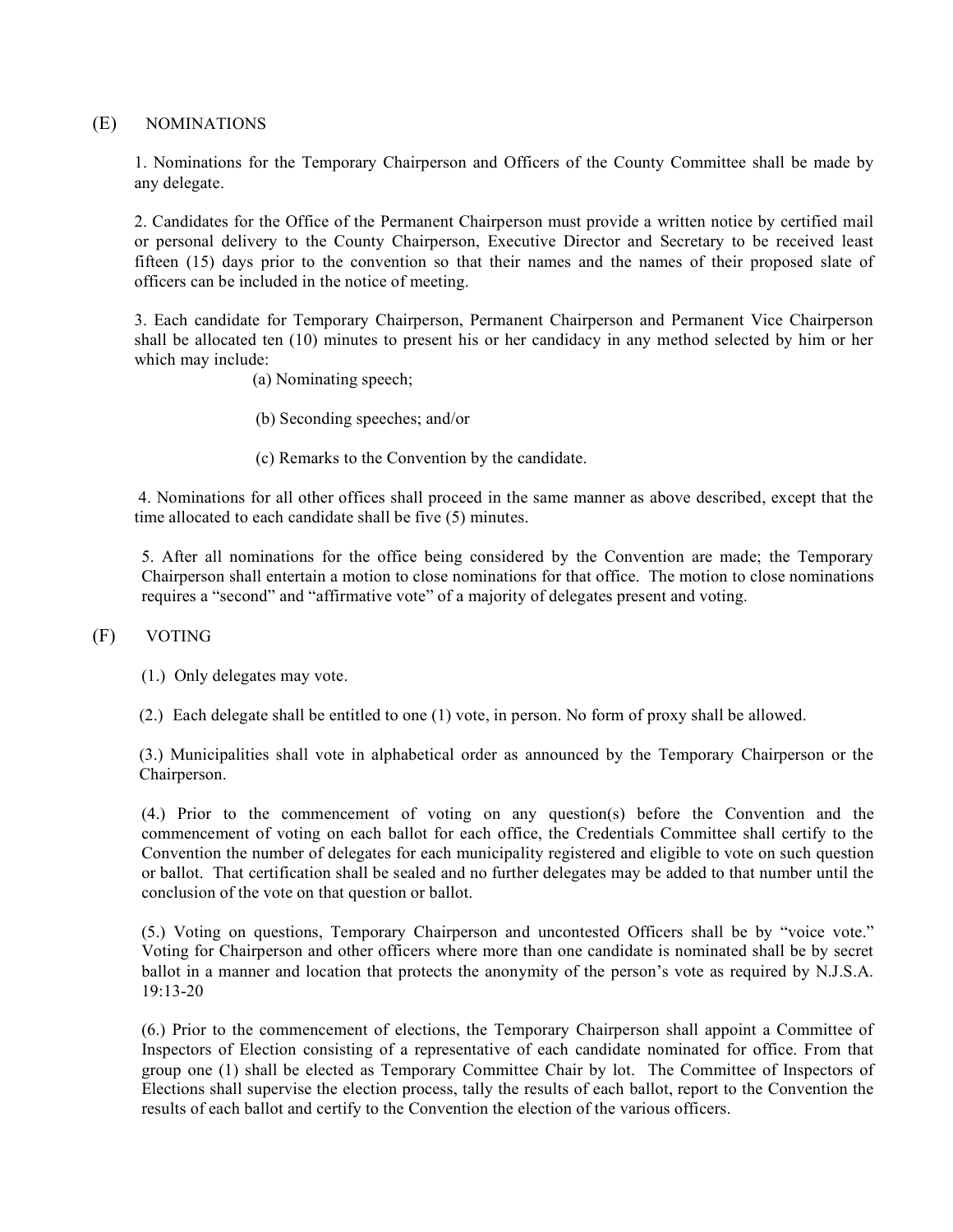# (G) ELECTION

(1.) In order to be elected, a successful candidate must receive a simple majority vote of those delegates present and voting.

(2.) In the event no candidate receives the required majority vote at the conclusion of a particular ballot, the person presiding shall order another ballot.

(3.) In the event that after two (2) ballots no candidate for the office in question has attained the required majority vote, the name of the candidate with the least number of votes shall be eliminated from the ballot and such person's candidacy deemed withdrawn. The third ballot shall then proceed only with the remaining candidates. This procedure shall be followed for each successive ballot until only two (2) candidates for the office in question remain on the ballot, at which time voting will continue until one (1) of those two (2) candidates receives the required majority vote in accordance N.J.S.A. 19:13-20 a(4).

## (H) QUORUM

(1.) The presence, in person, of eighty-five (85) members of the Morris County Democratic Committee, Inc. representing at least one-third (1/3) of the Municipalities with organized Municipal County Democratic Committees shall constitute a quorum of all meetings of the Morris County Democratic Committee, Inc.

(2.) For meetings of the Morris County Democratic Committee, Inc. which are called to take action in regard to a particular state or federal legislative or election district, which is less than the entire County of Morris, a quorum shall be constituted by the attendance of at least thirty-five (35) individuals representing at least one-third (1/3) of the organized Municipalities within the relevant state or federal legislative district.

(3.) For meetings concerning state or federal legislative districts, which include portions of other counties, the Bylaws of the County Democratic Committee, Inc. of the county containing the greatest number of municipalities shall Control said meeting.

(4.) For purposes of this section, if a Municipality is unrepresented by any duly elected individual member, then the Municipality shall not count toward calculation of the quorum.

#### (I) VOTING

Morris County Democratic Committee, Inc. members must vote in person and no form of unit rule or proxy shall be allowed.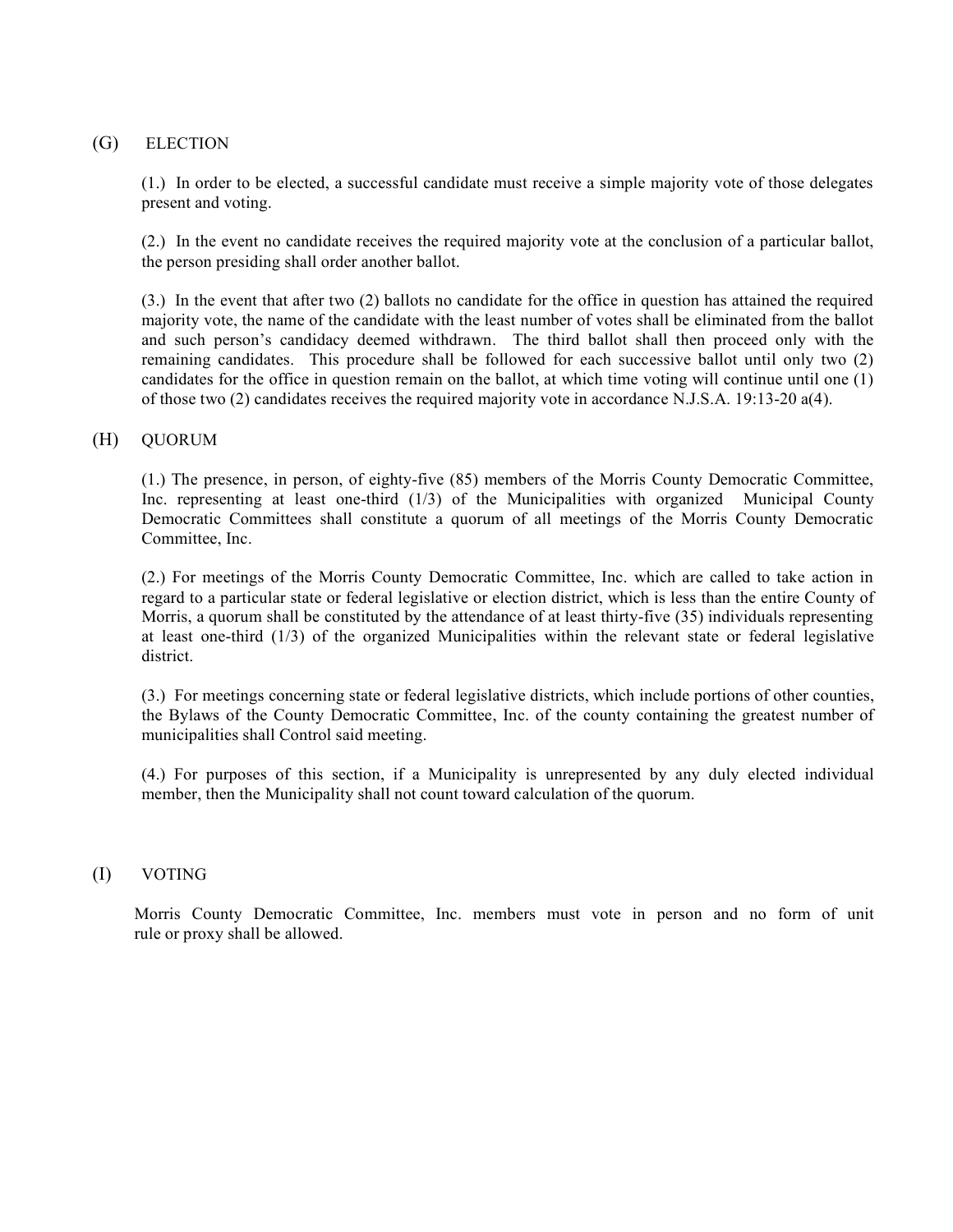# **ARTICLE V: OFFICERS**

## (A) TITLES

The officers of the Morris County Democratic Committee, Inc. shall be a Chairperson, a Vice Chairperson, and an Executive Director, Secretary, Treasurer, and a Sergeant-at-Arms.

# (B) ELECTION OF OFFICERS

(1.) The election of officers shall take place at the bi-annual organizational meeting by of the Morris County Democratic Committee, Inc. The officers shall serve for a term of two (2) years until the election and qualification of their successors. The Chairperson and Vice Chairperson shall be of opposite genders. Other officers should also reflect equal representation of opposite genders to the extent possible.

(2). In the event a vacancy should occur in the office of Chairperson or a any member of the State Committee through disqualification, death, resignation, or other cause, such vacancy shall be filled by the Morris County Democratic Committee, Inc. at a special meeting called for the purpose within thirty (30) days of such a vacancy.

(3.) In the event a vacancy for any of the above reasons should occur among any of the other officers of the Morris County Democratic Committee, Inc. such vacancy shall be filled by the Executive Board at a special meeting called for that purpose within thirty (30) days of such vacancy.

# (C) CHAIRPERSON

The Chairperson shall be the Chief Executive Officer and shall have the general powers and duties of supervision and management usually vested in the office of chairperson or president of an organization. The powers of the Chairperson include, but are not limited to, the discretionary power to bracket certain Democratic candidates for office under the slogan of the Morris County Democratic Committee, Inc. during primary elections or as otherwise permitted by law. The Chairperson is an ex-officio member of all committees. The Chairperson shall have the authority to designate consultants as necessary to assist the party and such other employees as may be needed for the effective operation of this Committee and the conduct of election campaigns.

The Chairperson shall:

- 1. Preside over all meetings.
- 2. Call special meetings.
- 3. Appoint members to various committees.
- 4. Act as the spokesperson and Chief Executive Officer.
- 5. Delegate responsibilities to the Vice-Chairperson or other officers as deemed necessary.
- 6. Uphold the constitution, bylaws, policies, applicable rules and regulations.
- 7. Provide to all committee members who request copies of the Constitution and By-laws in keeping with N.J.S.A. 19:5-3
- 8. Be empowered to break tie votes at the municipal and county levels.
- 9. Ensure compliance with Title 19 of the Laws of the State of New Jersey as most recently amended.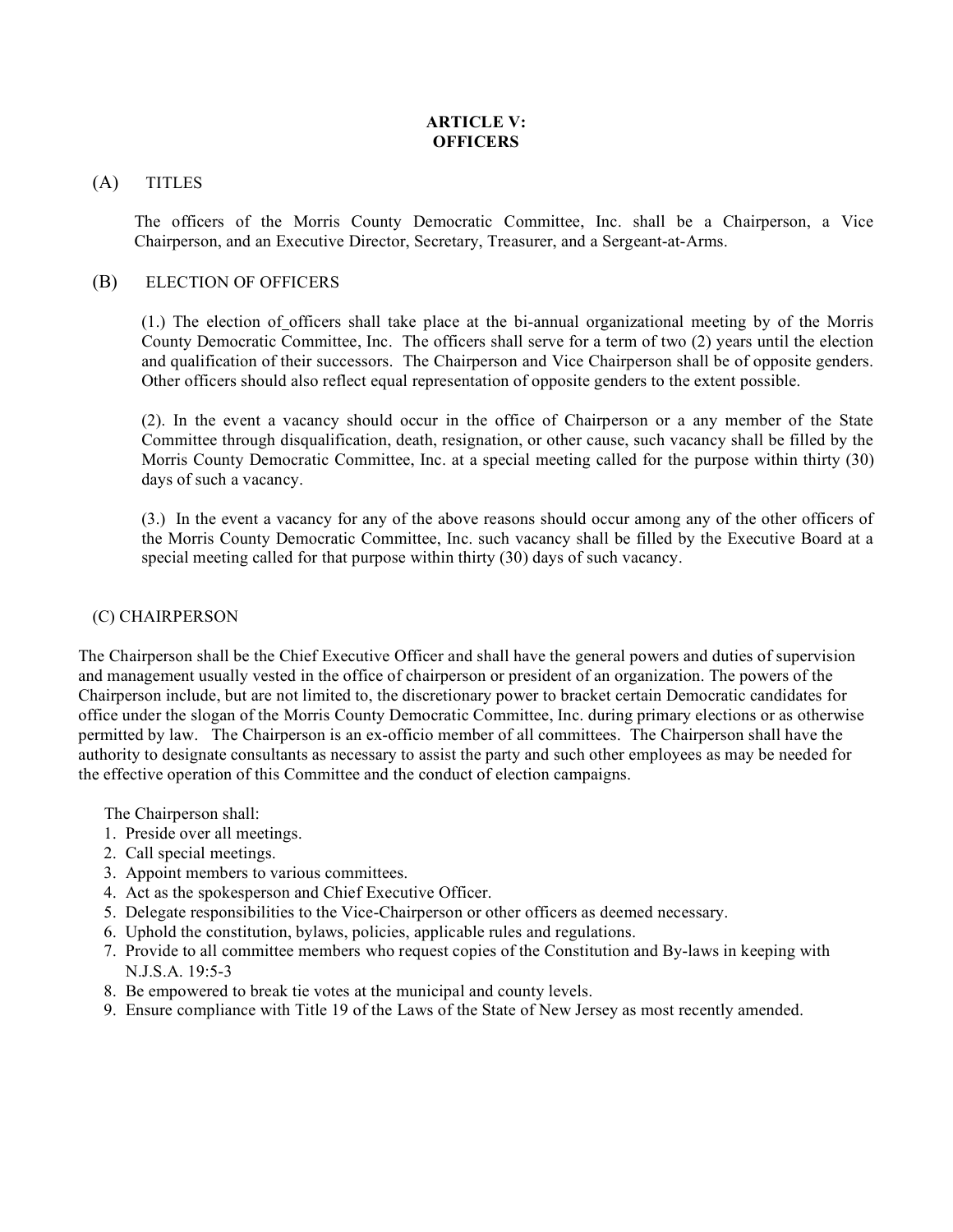### (D) VICE CHAIRPERSON

The Vice Chairperson shall be vested with all the powers and shall perform all duties of the Chairperson in the event of the incapacity or absence of the Chairperson or in the event of a vacancy in the office of the Chairperson. The Vice Chairperson also shall have such other powers and duties as may be assigned by the Chairperson.

## (E) EXECUTIVE DIRECTOR

The Executive Director shall be responsible for internal and external communications of the day to day administrative duties/operations and functioning of the Morris County Democratic Committee, Inc. and its instrumentalities and such other duties as may be assigned by the Chairperson.

# (F) SECRETARY

The Secretary shall act as secretary at all meetings of the Morris County Democratic Committee, Inc. and shall record all votes and minutes of all proceedings.

The Secretary shall:

(1.) Maintain custody of the official records with the exception of Financial Records;

 (2.) Prepare and distribute notices of meetings to the members, as well as perform other duties as assigned by the Chairperson;

 (3.) Maintain copies of legal documents, the Constitution, Bylaws, Reports, approved minutes of meetings, membership roster, correspondence and other materials.

## (G) TREASURER

(1.) The Treasurer shall maintain financial records of the Morris County Democratic Committee, Inc. The Treasurer shall report as directed by the Chairperson to the Morris County Democratic Committee, Inc. on the financial status of the Morris County Democratic Committee, Inc.

(2.) The Treasurer shall provide a written financial report to the Morris County Democratic Committee, Inc. at its biannual organizational meeting.

(3.) The Treasurer shall prepare and file all required statements, disclosures and reports which are required by the New Jersey Election Law Enforcement Commission and shall perform such other similar duties as may be assigned by the Chairperson**.**

# (H) SERGEANT-AT-ARMS

The Sergeant-at-Arms shall maintain decorum at all meetings of the Morris County Democratic Committee, Inc. and shall perform such other duties as may from time to time be requested by the Chairperson.